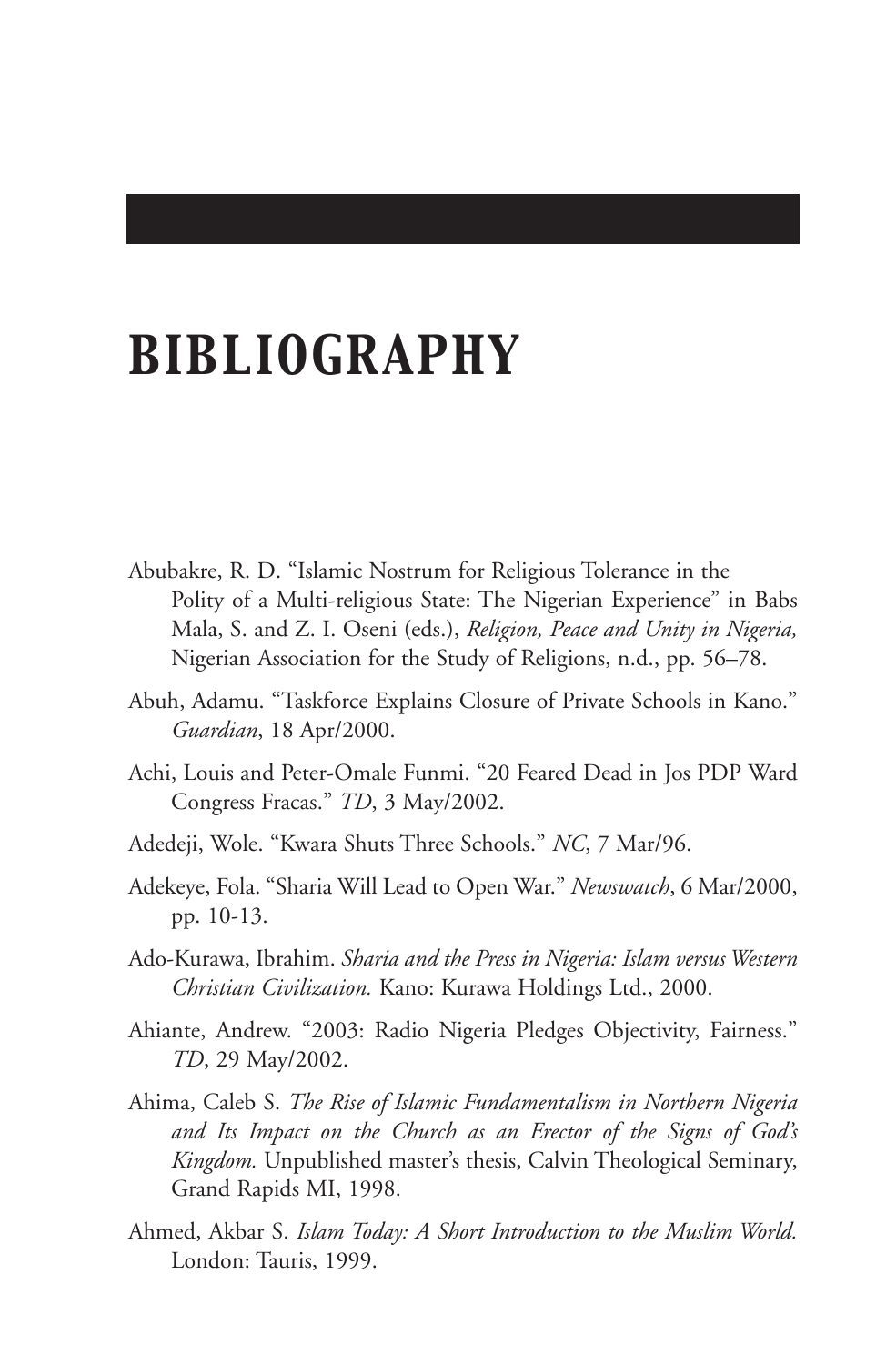- Ajayi, Rotimi. "ANPP Plans 28-party Summit on Political Violence." *Vanguard,* 7 Mar/2003.
- Aji, Simpson. *The Guardian*, 10 Feb/86, p. 9. Quoted in K. A. Balogun.
- Akpaka, Amuzie. "Stamping out the Scourge." *This Week,* 6 Apr/87, pp. 16-23.
- Akure, Julius A. "Ondo Won't Sponsor Pilgrims, Says Adefarati." *The Guardian*, 11 June/2002.
- Anonymous, "OIC: Return to Status Quo?" *TC*, 2/87, p. 28.
- ———. "Status of Muslims in Christian Dominated Countries." *The Pen*, 24 Feb/89.
- ———. "Day Christians in Gongola Were Pushed to the Wall: Untold Story of CAN Chairman's Arrest." *TC*, 1/90, pp. 6-11.
	- ———-. "Resolving the Religious Tension: No Short Cuts." *TC*, 1/90, pp. 13-15. Appendix 13.
- ———-. "Zangon-Kataf Riots: The True Story." *TC*, 3/92, pp. 4-11.
	- ———-. "Carnage by Muslim Fanatics: How Communal Riots Turned into Religious War." *TC*, 3/92, pp. 12-17.
- ———-. "CAN: All Talk and No Action?" *TC*, 4/92, p. 3.
- ———-. "Fall-Outs of Zangon-Kataf Kaduna Riots." *TC*, 4/92, pp. 4-9.
- ———-. "Zangon-Kataf Verdict: Questions, Questions and More Questions." *TC*, 1/93, pp. 4-8.

———-. "UNILAG to Host Islamic Cultural and Book Fair from Monday." *Guardian,* 19 July/2002.

- Anyanwu, Chris. "Letter from the Editor-in-Chief." *TSM*, 14 Feb/93, p. 4.
- Ari, Yusufu. "Towards the Third Republic: Strong Christian Lobby Advocated." *TC*, 1/90, p. 27.
- Atterbury, Anson P. *Islam in Africa: Its Effects—Religious, Ethical, and Social—upon the People of the Country*. New York: Negro Universities Press, 1899 and reprinted 1969.
- Audu, Ishaya. "Following Jesus in Times Like These: Kaduna Riots in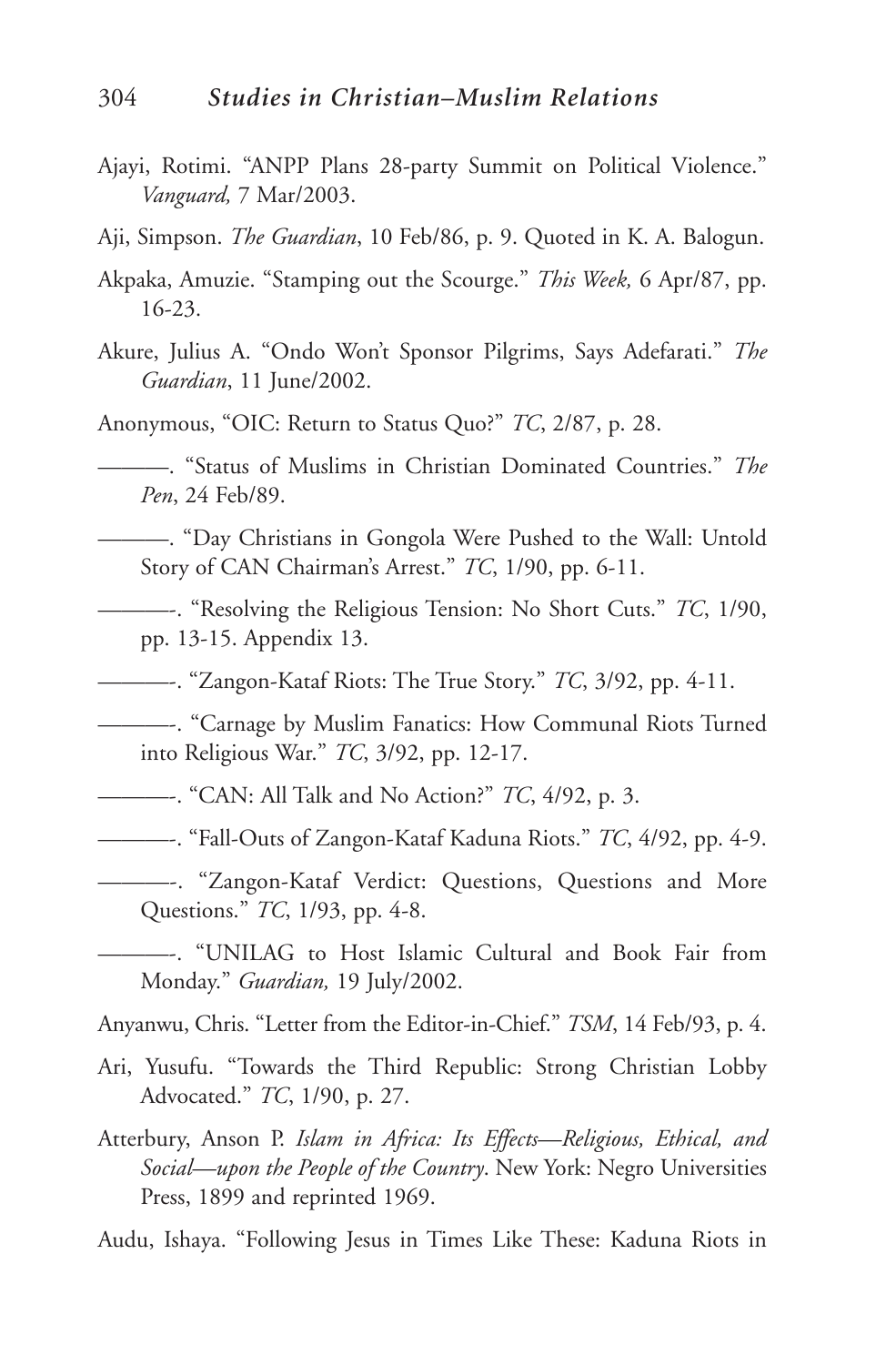## *Bibliography* 305

Perspective." *Kingdom Authority News*, July/2000, pp.1-3.

- Avre, Chiwo. "Southern Kaduna: Triumph of the Natives." *NS*, 17 Nov/95, p. 9.
- Baikie, Adamu. "Speech Delivered at the Launching Ceremony of CAN Held in Kaduna, 10th of October, 1987." In CAN, *Leadership….* See CAN below, pp. 37-47.
- Balogun, K. A. "Secularity or Multi-Religiosity of the Nigerian State." *Religions: A Journal of the Nigerian Association for the Study of Religions,* Dec/86, pp. 58-68.
- Bansi, B. S. "Judgement: CAN vs Adamawa Government." *TC*, 1/94, pp. 16-23.
- Barnabas Fund. Prayer Notes, [on-line], June-July/2002. www.barnabasfund.org.
- Boer, Jan H. *Missionary Messengers of Liberation: A Case Study of the Sudan United Mission.* (Amsterdam Studies in Theology, Vol. 1.) Amsterdam: Rodopi Editions, 1979.

———-. *Missionaries: Heralds of Capitalism or Christ?* Ibadan: Daystar Press, 1984.

———-. *Christianity and Islam under Colonialism in Northern Nigeria.* Jos, Nigeria: Institute of Church & Society, 1988.

———-. *Christians and Mobilization*. Jos, Nigeria: Institute of Church & Society, 1989.

———-. *Caught in the Middle: Christians in Transnational Corporations*. Jos, Nigeria: Institute of Church & Society, 1992.

———-. "Old Wine in New Skins: An Old African World View in a New Church." *CC*, 5 June/98, pp. 10-11.

———-. "The Nigerian Christian–Muslim Stand-Off: Some Underlying Issues." *TCNN Research Bulletin*, Mar/2000, pp. 4-23.

———-. "The Nigerian Christian–Muslim Standoff: The Muslim Viewpoint." *CC,* 5 Feb/2001, pp. 15-16.

———-. "The Anatomy of Miss World." *CC*, 3 Mar/2003, pp. 12-13.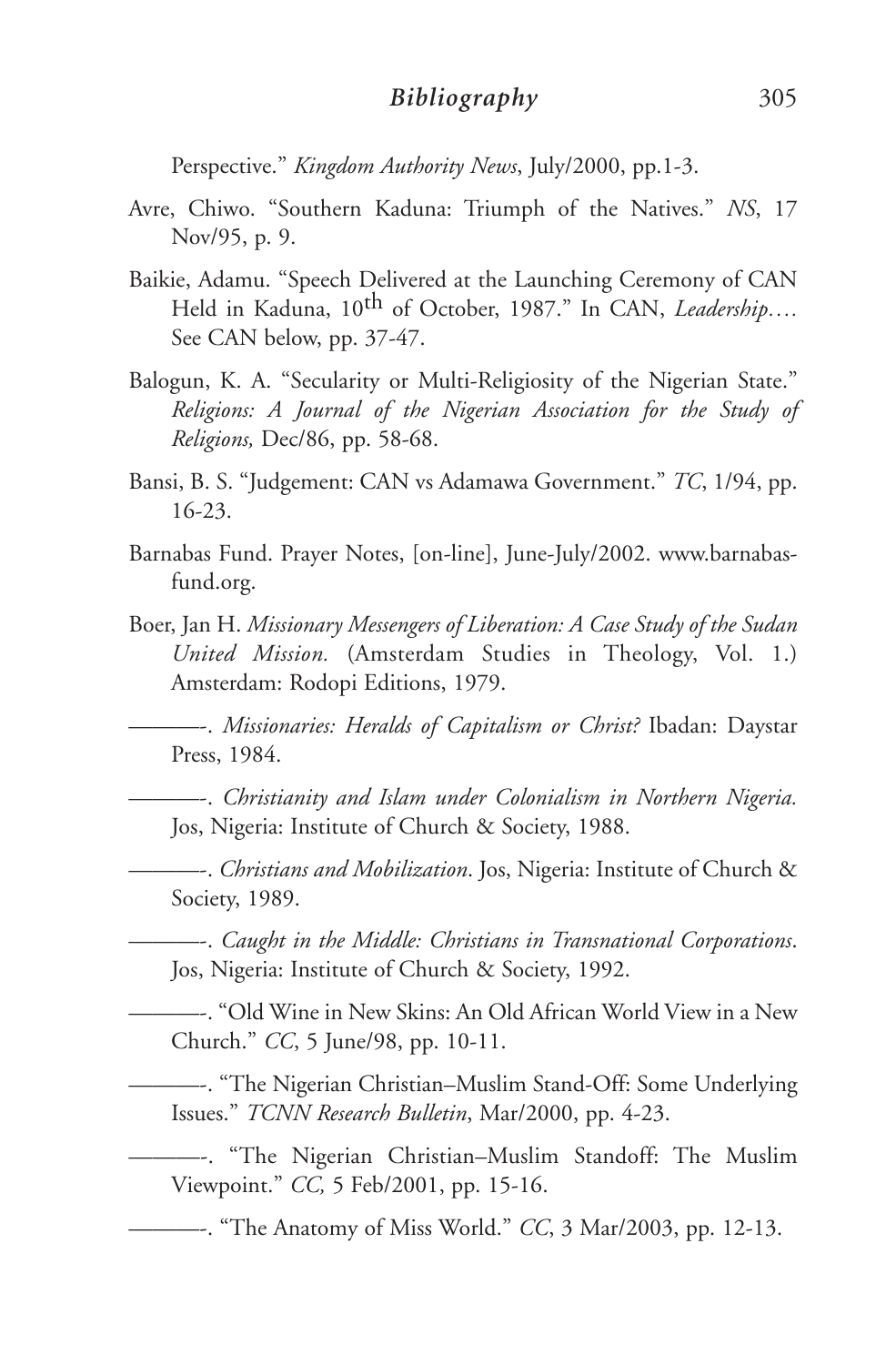———-. Web site www.SocialTheology.com. Webmaster Andy Tanis of Seattle.

- Braungart, Suzan. "The OIC, Arabs, Israel and Nigeria: Let the Truth Be Told: New Federalism or Feudalism?" *Inernational Herald Tribune*, 2 Feb/90.
- Byang, Danjuma. "Kaduna Riots Committee Report: Have the Culprits Been Unearthed?" *TC*, 5/87, pp. 16-21, 30.

———-. "Sharia in Nigeria: Its Meaning and Implication for Christians." A paper presented at the Nasarawa State Sharia Seminar organised by COCIN, on 20 May/2000.

- Christian Association of Nigeria (CAN), Kano State Branch*. 30*th *October, 1982. Kano Religious Disturbance Memorandum*. Kano, CAN, 22 Dec/82.
- ———-. Plateau State Branch, Letter to The Military Governor, 8 Sep/87.

———-. Ten Northern States. CAN Release: "The 1987 Kaduna State Religious Disturbances: A Modern Day *Jihad* Being Inflicted on Nigeria," 1987.

———-. National Youth CAN. *The Sharia: Implications for Christians.* Ibadan, 1987.

———-. Gongola State Branch. "Islamisation of the Country through the Nigeria Police Force." Letter to the President of Nigeria, 20 Apr/88.

———-. Gongola State Branch. "Construction of Mosque at Government House." Letter to the Military Governor, Yola, 18 Oct/88.

———-. *Leadership in Nigeria: An Analysis.* Kaduna: CAN, n.d., but 1989 or later.

———-. Students' Wing. Open Letter to the President, 1 Apr/89.

———-. Wase Branch. Letter to Chairman of Wase Local Government Council, 24 Apr/89.

———-. National Executive Committee. "Paper Presented to General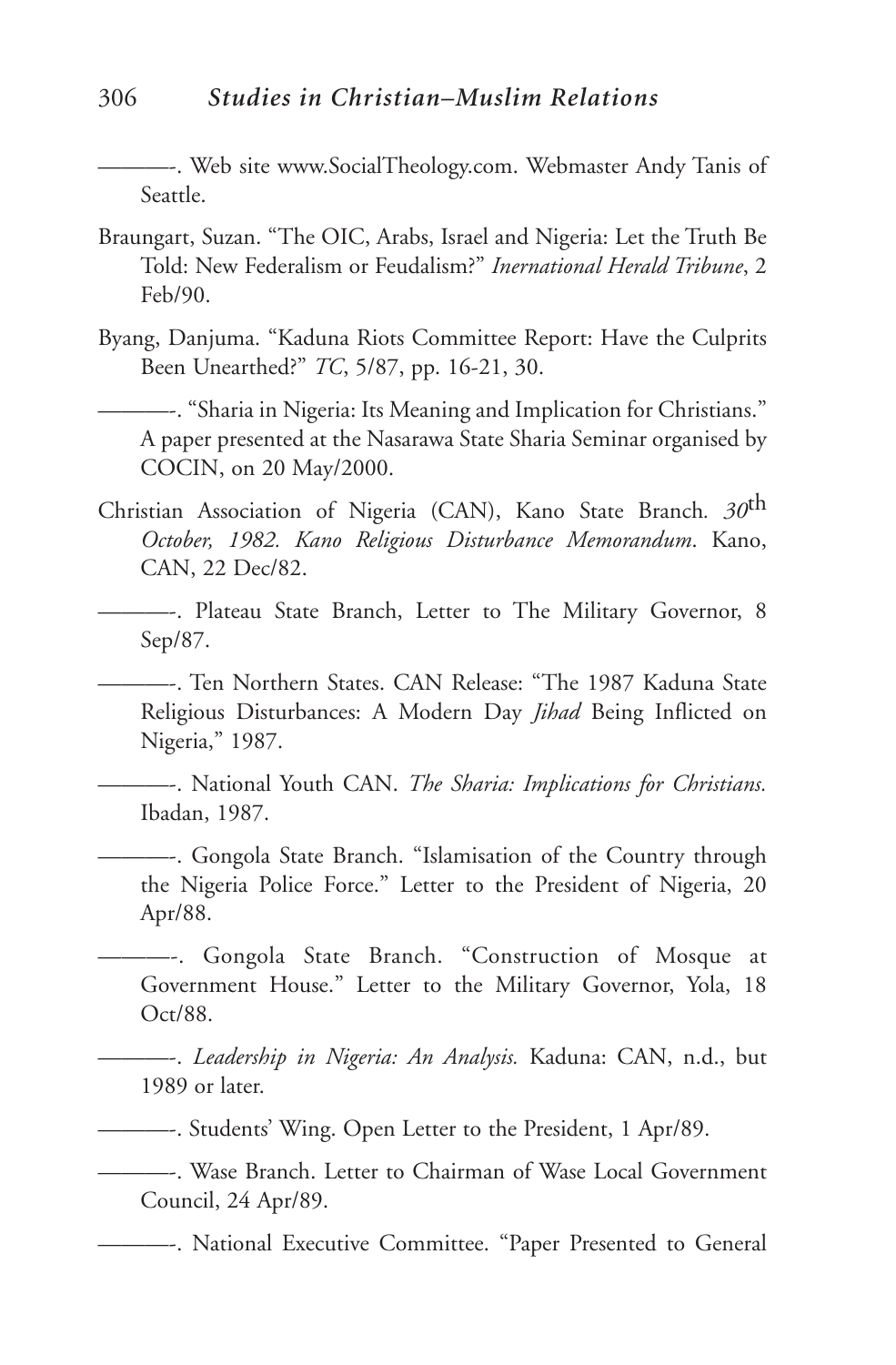Ibrahim Banbangida, President, Commander-in-Chief of the Armed Forces," 12 Aug./89.

———-. Northern States and Abuja. Press Conference, 11 Dec/89.

———-. Kaduna Branch. Letter to President General Ibrahim Badamasi Babangida. N.d. but probably early 1990s.

———-. Gongola Branch. Letter to President General Babangida, 11 Jan/90.

———-. National Executive Committee. Communiqué, 24 Jan/90.

———-. Plateau State Youth Wing. Letter to the Commissioner of Police, Jos. 29 May/90.

———-. Kaduna State Branch. Letter to TEKAN, 9 Jan/91.

———-. National Executive Committee. "Enough Is Enough: A Statement Issued by the National Executive Committee," 24 Apr/91.

———-. Bauchi State Branch. "Churches Burnt in Bauchi," a circular. 8 May/91.

———-. Kano State Branch. "Our Case, A Memorandum: Kano Religious Disturbances 14th-15th October, 1991." *Liberation Times*, Vol. 1, No. 5.

———-. Kaduna State Branch. "The Kaduna State Religious Riot—the Facts Nigerians and the World at Large Must Know: World Press Conference Addressed by the CAN, Kaduna State, Lagos, on 17 June, 1992." *Nigeria Tribune,* 28 June/92, pp. 15-17.

———-. Oyo State Branch, Education Committee, Youth Wing. Adedeji, I. A.; Olugbemi, Yomi; Ogundiwin, P. O. "Religious Intolerance: A Letter Addressed to the Military Administrator of Oyo State." *Independent*, 19 Nov/95, p. 2.

———-. "CAN Alarmed by National Insecurity." *Nigerian Christian*, Dec/96, pp. 8-9.

Christian Community of Ahmadu Bello University. A Release. Appendix E to the CAN Release of 1987 and Appendix 9.

Clarke, Peter B. *Islam in Modern Nigeria: A Study of a Muslim Community in a Post-Independence State, 1960-1983* (Entwicklung und Frieden: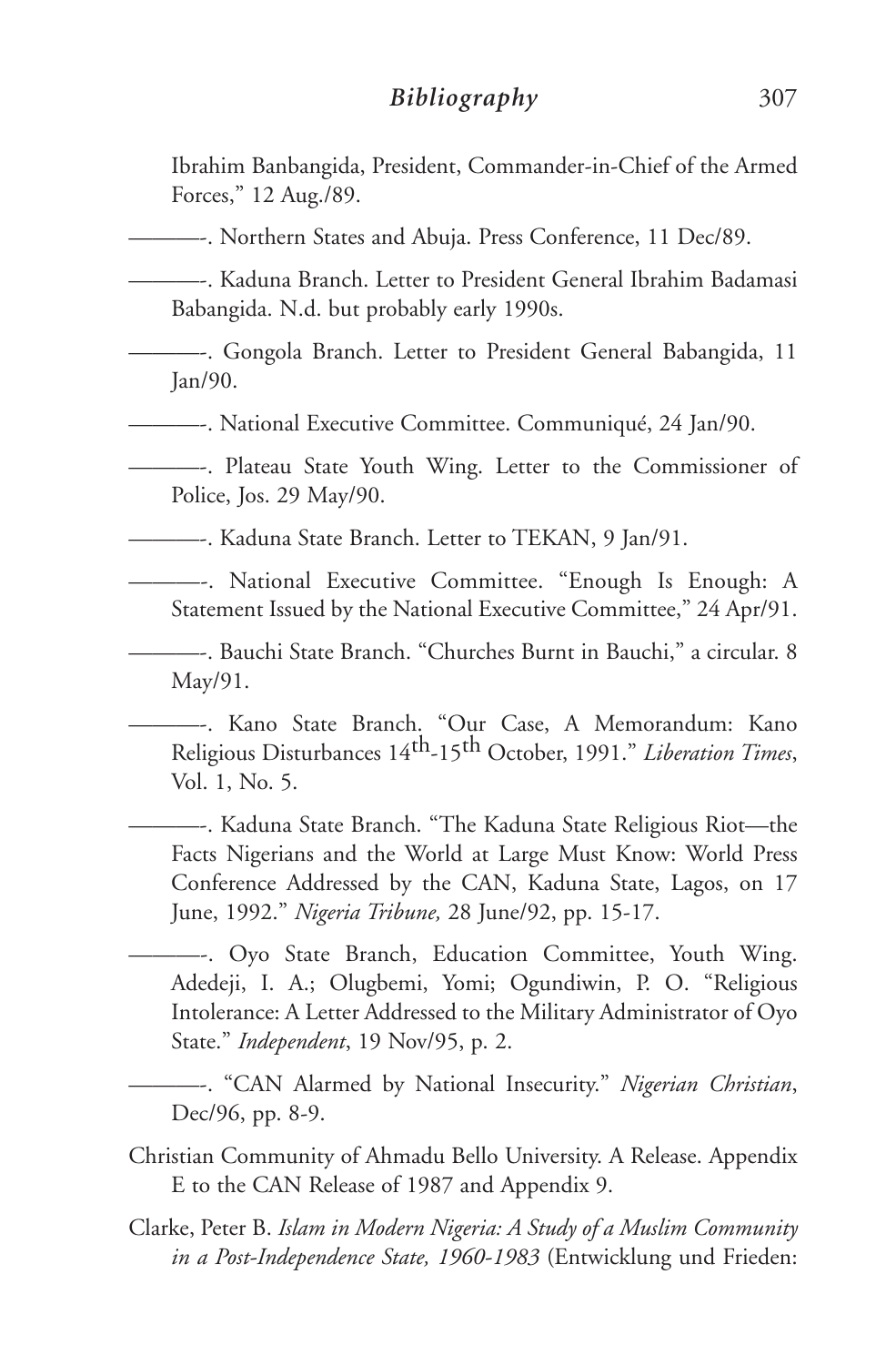Wissenschaftliche Reihe, Vol. 32). Mainz: Matthias-Grunewald Verlag, 1984.

- *The Comet*, Editorial. 23 July/2001.
- Dan Bauchi, Aliyu I. M. "The Supremacy of Light over the Power of Darkness." In CAN's *Leadership in Nigeria*. Kaduna: CAN, n.d., pp. 48-65.
- Dandaura, Haruna. Letter to Secretary of the Committee Appointed to Investigate the Religious Disturbance of 30th October, 1982. 3 Dec/82.
- Dan Nzadon, Leonard. "Nigeria and the OIC: A Visible Shocker." *NS*, 29 Jan/86.
- Darsh, S. M. *Muslims in Europe*. London: Ta-Ha Publishers, 1980.
- Dike, Isodi. "Behold, the Legal Questions!" *TSM,* 14 Feb/93, pp. 14-15.
- Director, Osa. "Nigeria's Hidden War: Bloodbath in Bauchi State." *TELL*, 8 Jan/96, pp. 6-9.
- ———. "Our People Must Rule Us." *TELL*, 8 Jan/96, p. 8.
- Dodo, D. D. "Understanding Christians and Muslims over the Adoption of the Full Scope of the Islamic Sharia Law in Nigeria." Paper presented at the First National Seminar of the Nigeria Inter-religious Council held at...Abuja, 21<sup>st</sup>-22<sup>nd</sup> June, 2000.
- Doi, Abdur Rahman I. *Non-Muslims under Shariah.* Kuala Lumpur, Malaysia: A. S. Noordeen, 1994.
- Dolom, Amunkitou. "CAN: Beyond Rhetorics." *TC*, 6/88, pp. 11, 15.
- Donpedro, Ibiba. "Grappling with the Cost of Administering Returned Schools." *Vanguard*, 22 July/2002.
- Ehusani, George. "Fanatics, Bandits and the Failure of the State." *Guardian*, 10 Dec/2002. Appendix 13.
- Eliot, Mary; Silas, John; Ahange, Daniel. Letter to CAN, Kaduna State Branch. 27 Dec/90.
- Eshkol, David S. Letter to President Babangida from Shin Beth World Services in Tel-Aviv, Israel. 20 Sep/90.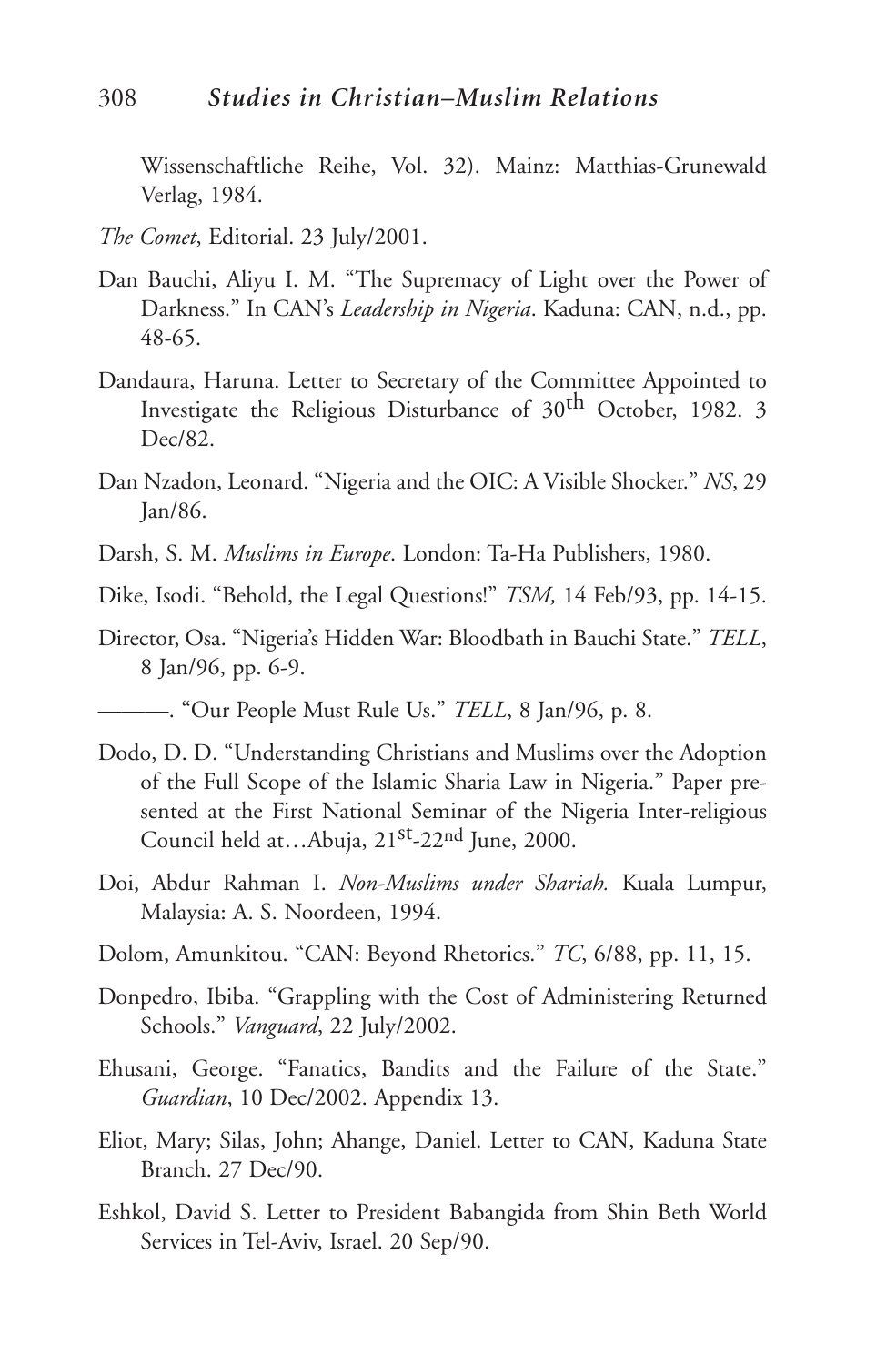- Fadipe, J. A. "Religious Apartheid in Kano State." *Liberation Times*, Vol. 1, No. 5.
- Falola, Toyin. *Violence in Nigeria: The Crisis of Religious Politics and Secular Ideologies.* Rochester: University of Rochester Press, 1998.
- Fulata, Abubukar H. and Maiwada, Mu'azu on behalf of 10 lecturers at ABU. "The Gulf War and the Liberation of the 3rd World." *The Pen,*15 Feb/93.
- Funtua, Umar Adamu. "Look into Katsina State Radio and Television Stations." *Weekly Trust,* 8 Mar/2003.
- Gaiya, Musa A. B. *Honourable Justice J. H. Dandaura: Apostle of Religious Harmony.* Jos: University of Jos Press, 2003.
- Gereng, Dennis. "There Is a Subtle Plan to Islamize Nigeria." *TC*, 1/94, pp.4-8.
- Gilliland, Dean S. *African Religion Meets Islam: Religious Change in Northern Nigeria*. Lanham: University Press of America, 1986.
- Glynn, Patrick. *God the Evidence: The Reconciliation of Faith and Reason in a Post-secular World.* Rocklin, California: Prima Publishing, 1997.
- Gowon, Daniel D. "Submission to the Kaduna State Commission of Enquiry into the Recent Disturbances in Kaduna State." 1987. Most of this document is reproduced in Appendix 2, Volume 1.
- Gowon, Yakubu. "Prayer and the Nation." *Vanguard*, 18 July/2003.
- Grissen, Lillian V. *That We May Be One: The Autobiography of Nigerian Ambassador Jolly Tanko Yusuf.* Grand Rapids: Eerdmans, 1995.
- Gulloma, Abdullahi. "Adegbite Alerts on Plans to Disunite Muslims." *Weekly Trust*, 16 Nov/2001.
- Gunter, Lorne. "Fear No Evil from Harry Potter." *VS,* Dec/2001.
- Hassan, Hussain. "Joe Garba Challenges CAN." *The Democrat*, 9 Feb/94.
- Ige, Bola. "Religious Freedom and Nigerian Constitution: Paper Presented at the Twelfth Annual Religious Studies Conference Held at the University of Ibadan, from 4-7th April, 1978." In P. Clarke, constitutes Appendix 1.3, pp. 175-179.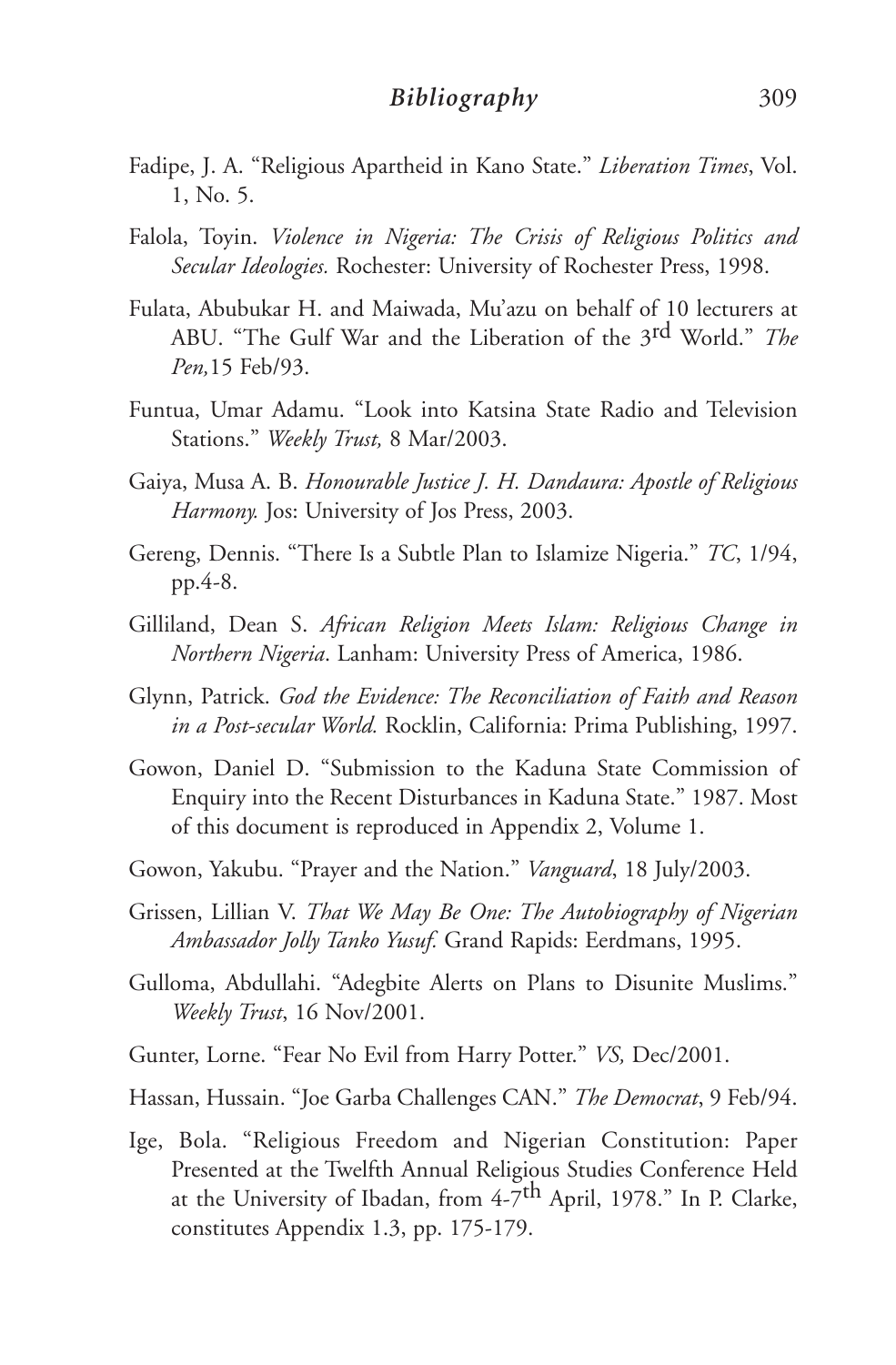- Ikpa, Livinus. "Muslims Plot against Christianity." *Weekend Classique,* 13 Apr/95.
- Ilo, Isaiah. "The Matter of Security." *TC*, 4/92, p. 1.
- International Institute for the Study of Islam and Christianity (IISIC). "Nigeria: Christian–Muslim Violence Increases." June/91.
- Isaacs, Dan. "Analysis: Nigeria's Spiral of Violence." BBC News, 31 Oct/2001.
	- ———-. "Kaduna: Nigeria's Religious Flashpoint." BBC News, 20 Dec/2002.
- Jalingo, Binta F. *Married to Jesus: The Muslim Who Met Christ.* Jos: Foundation Books, 2001.
- Jatau, Peter. "Christians Have a Right to Defend Themselves." *TC*, 3/92, pp. 14-15.
- Jega, Mahmud. "The Road to Hell." *Citizen*, 15 June/92, pp. 11-12, 14-16.
- "J. O." *The Hidden Massacres of Nigeria.* Manuscript submitted to Santa Fe, USA: Josiah Publishing, 1992. It appears the book was never published. Attempts to locate the company in 2002 have failed.

———-. Letter, 21 Aug/92.

- Joe, Mary A. and B. Opeseltan, "Maguzawas—the Agony of Hausa Christians." *Nigerian Tribune*, 26 Nov/94, pp. 1-2.
- Joe, Mary A. "Northern Christians United: A Brief History of Tamani." *Kutaya Forum*, Nov/99, pp. 1, 12-13.

———-. "Split the Core North." *The Post Express,* 4 May/2001, pp. 20-21.

- Kaduna State Government. "Report of the Judicial Commission of Inquiry into the Kafanchan Communal Disturbance of Friday, 6th September, 1996." *TC*, 2/97, pp. 16-19, 21.
- Kantiok, James B. *Muslims and Christians in Northern Nigeria: Political and Cultural Implications for Evangelism.* Unpublished dissertation manuscript for Fuller Theological Seminary, 1999.
- Kraemer, Hendrik. *The Christian Message in a Non-Christian World* (*Studies in the World Mission of Christianity*, no. VIII). New York: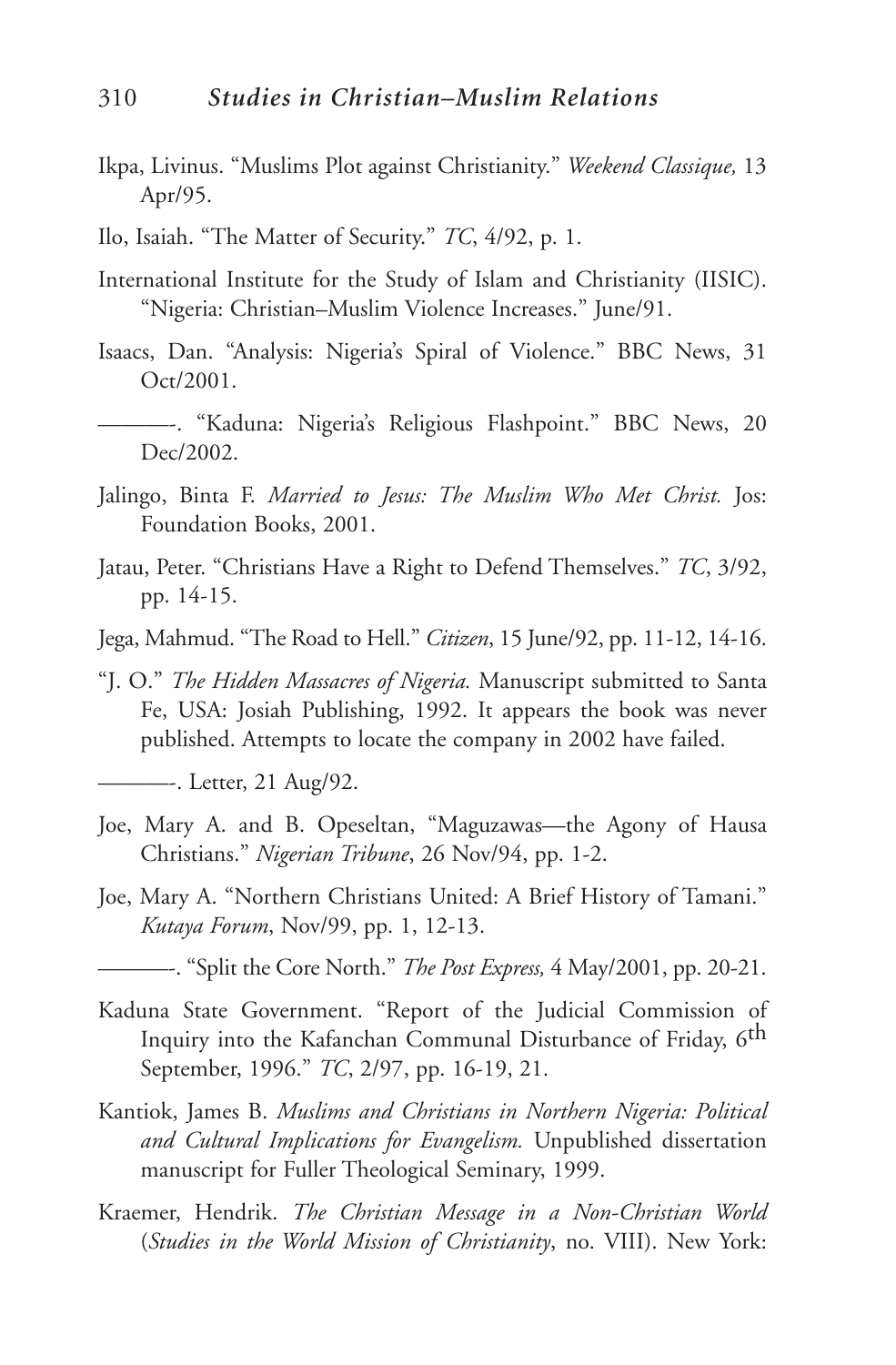I.M.C., 1947 and 1969.

Kukah, Matthew H. *Religion, Politics and Power in Northern Nigeria.* Ibadan: Spectrum, 1993.

———-. "African Churches and Africa's Democratisation: Analysis of the Nigerian Experience." *NS,* 10 Nov/93, p. 7; 12 Nov/93; 16 Nov/93, p. 13.

———-. "Inter-Religious Conflicts in West Africa." *NS*, 27 Nov/95, p. 7.

———-. "Choose This Day Whom You will Serve." *NS*, 12 Dec/95, p. 12.

Kyuney, Lawi. "The Battle for Plateau and Nasarawa States." *TC*, 1/97, pp. 24-27.

*Liberation Times.* Miscellaneous articles. Vol. 1, No. 5.

- Lohor, Josephine. "Bali Blames Dariye for Violence in Plateau." *TD*, 4 Mar/2003.
- Lundy, Brenda. "An Ex-Militant's View of Islam." *Faith Today*, May/2002, pp. 22-23.
- Lunt, Theodore R. W. *The Story of Islam*. Rev. ed. London: United Council for Missionary Education, 1921.
- Madaki, Yohanna. "Oppression: The Main Issue at Zangon-Kataf." *TC*, 4/92, pp. 11-12.

———-. "This Government Is Anti-Christ." *TC*, 3/93, pp. 4-6.

———-. "On the Plight of the Sayawa: From Madaki to Raji." *TC,* 1/96, pp. 9-13.

———. "Christians Can Only Fight the Devil If…." *TC*, 1/97, pp. 10-12.

- Madugba, Agaju. "Groups Asks Makarfi to Step Aside." *TD*, 15 Apr/2002.
- Mackenzie, Hilary. "'Bring Victory,' Iraqis Told." *VS*, 21 Dec/2002. Taken from *Southam News.*
- Maier, Karl. *This House Has Fallen: Midnight in Nigeria.* New York: Public Affairs, 2000.
- Mambula, Jabanni P. "Re: Promoting Religious Peace and Security in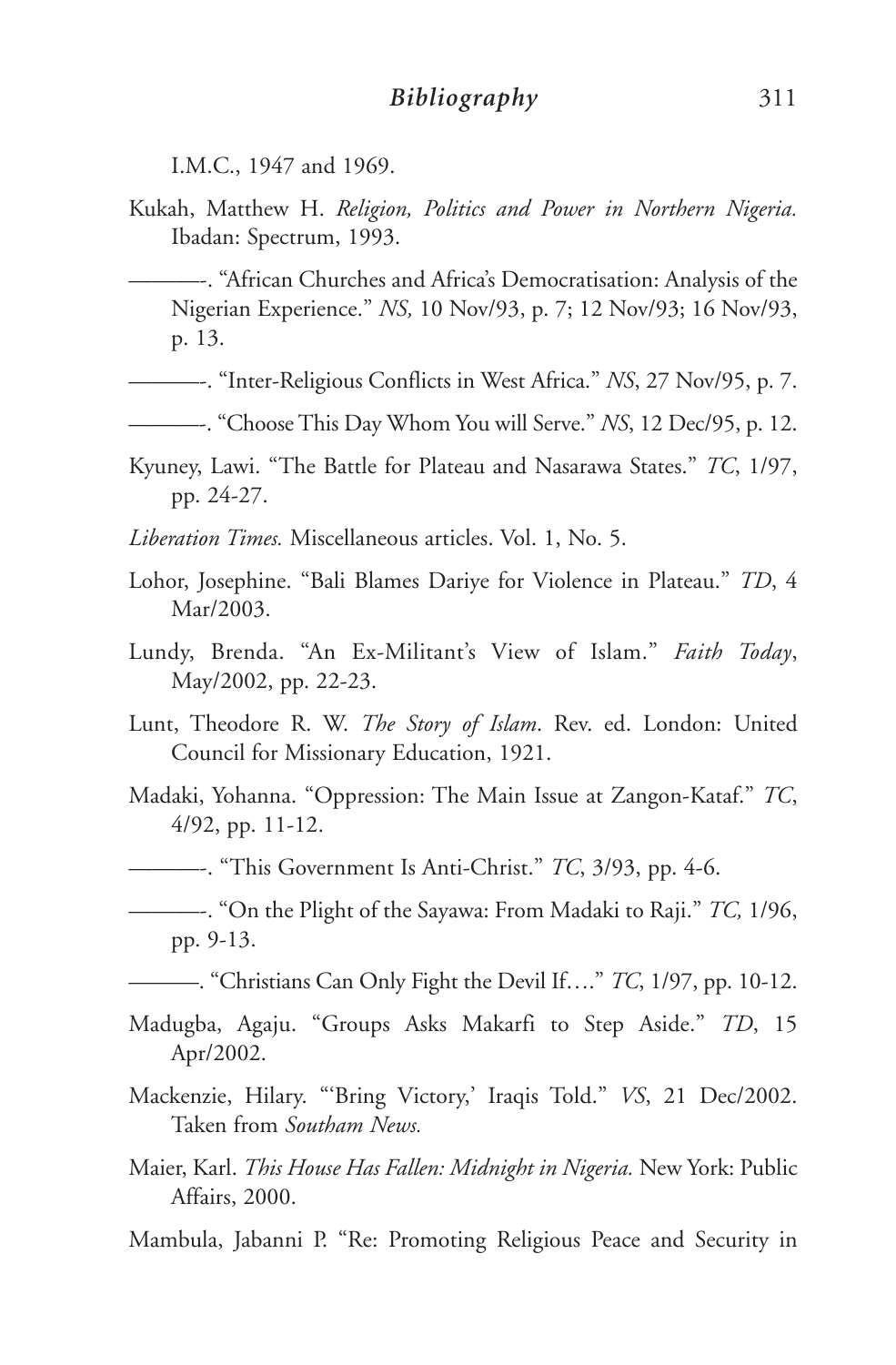## 312 *Studies in Christian–Muslim Relations*

Nigeria: Meeting of Distinguished Elders and Religious Leaders." Mimeographed circular, 25 July/91, Appendix 4.

Maxwell, J. L. Diaries. MSS Afr. s. 1112. Rhodes House Library, Oxford University.

Minchakpu, Obed B. "Court Condemns Government." *TC*, 1/94, pp. 10-11.

———-. "Potiskum: Muslim Fanatics on Rampage." *TC*, 1/95, pp. 10-14.

———-. "Religion and Politics in Nigeria." *TC*, 1/95, pp. 6-9.

———-. "We Are Being Persecuted Because of Our Faith." Special interview with Richard Abban. *TC*, 1/95, pp. 16-21.

———-. "Muslim and Christian Leaders Condemn Manipulation of Religion." *TC*, 1/95, p. 31.

———-. "The Draft Constitution: An Islamic Manifesto?" *TC*, 3/95, pp. 8-9.

———-. "Special Report: Sayawa Christians on Trial." *TC*, 1/96, pp. 6-8.

———-. "Muslim Shi'ites Kidnap Christian Preacher." *TC,* 2/96, pp. 6-8.

———-. "Jihad in Kwara." *TC*, 2/96, pp. 18-21.

———-. "The Church and the Crisis of Governance in Nigeria." *TC*, 1/97, pp. 16-20.

———-. "Seventy Churches Destroyed in Nigeria This Year." *CC*, 18 Dec/98.

———-. "Government Pulls Down Twelve Churches in Nigeria's Capital." *REC*, July-Aug/99, p. 9.

———-. "Nigerian Clash Could Claim 200 Lives." *REC*, July-Aug/99, p. 9.

———-. "Twenty Pastors Killed in Kaduna Riots in Nigeria" and other stories. *CC*, 7 Aug/2000.

———-. "200 Christians Killed in Nigeria's Bauchi State." *CC*, 29 Oct/2001.

———-. "Christian Schools Closed in Nigeria's Kano State." *CC*, 25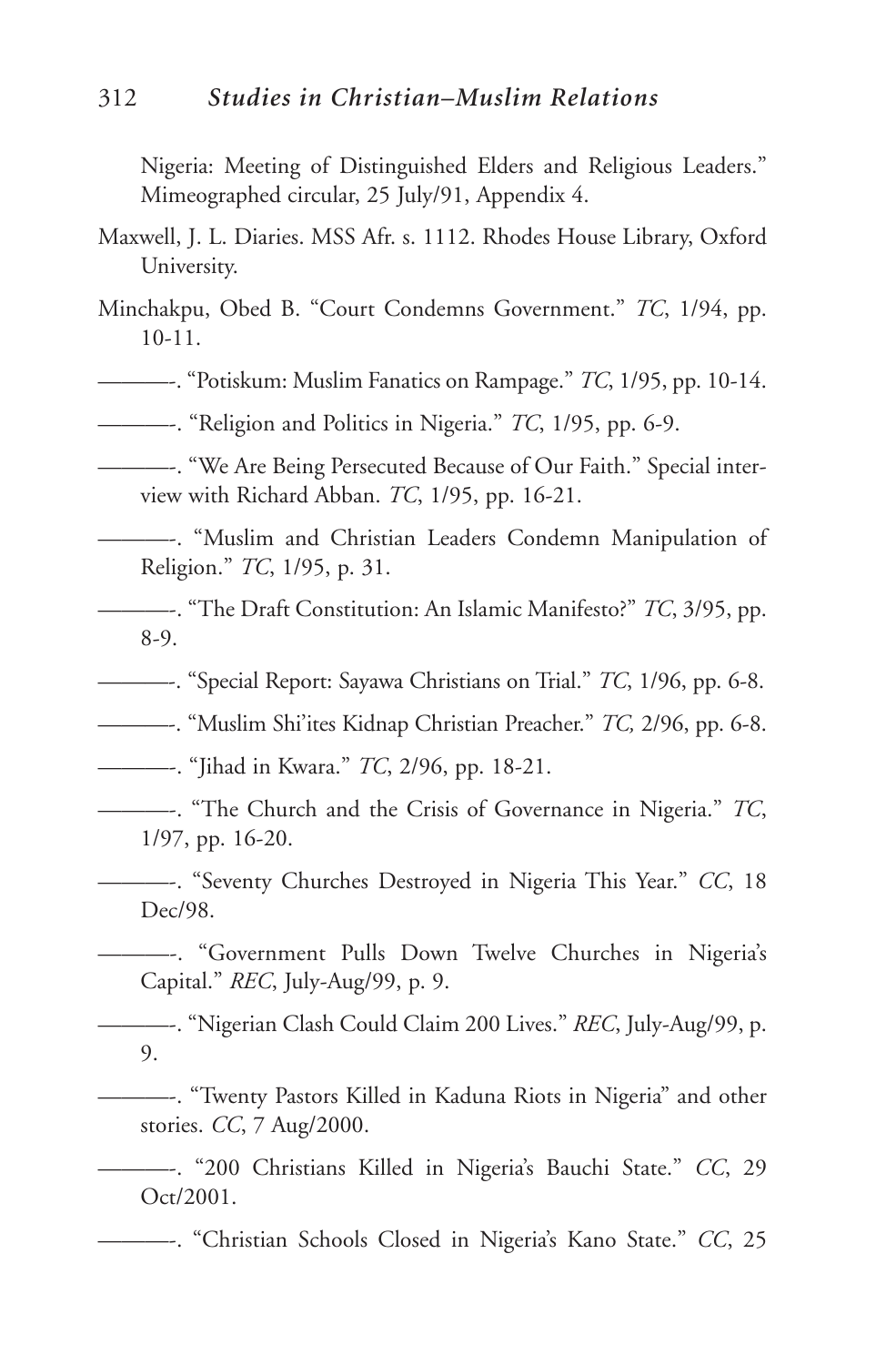Mar/2002.

———-. "State Government Closes 24 Christian Schools in Nigeria." *CC*, 6 May/2002.

———-. "Nigerian State Bans House Churches." *CC*, 6 May/2002.

———-. "Christian Retaliation Increasing in Nigeria's Religious Violence." *CC*, 3 Mar/2003.

———-. "Muslim Extemists Mount Attacks in Northern Nigeria." *CC*, 19 Jan/2004.

- Mitchell, Edwin and Jody. *The Two-Headed Dragon of Africa.* Santa Fe, USA: Josiah Publishing, 1991.
- Monsma, Stephen V. and Soper, J. Christopher, eds. *Equal Treatment of Religion in a Pluralistic Society.* Grand Rapids: Eerdmans, 1998.
- Musa, Victor. "Christians in Gongola Were Pushed to the Wall." *TC*, 1/90, p. 9.
- Nadwi, Syed A. H. A. Murad, Khurram, Editor. *Muslims in the West: The Message and Mission.* Leicester: The Islamic Foundation, 1983.
- Ndukwe, Paul. "God's Transforming Power at Work in Nigeria." *BC Christian News*, Feb/2003.
- NKST. *Newsletter*, Aug/95.
- National Institute for Policy and Strategic Studies (NIPSS). *Religious Disturbances in Nigeria.* Kuru, Nigeria: NIPSS, 1986.
- Nimpar, Yargata. "Satan Is an Epitome of Injustice." *TC*, 1/97, p. 27.
- Nnanna, Ochereome. "Uneasy Calm in Kaduna." *TSM*, 14 Feb/93, pp. 6-13.
- Nwabueze, B. O. "Constitutional Problems of Sharia." In *The Sharia Issue: Working Papers for a Dialogue.* N.p.: A Committee of Concerned Citizens, 2000.
- Nwokocha, Azuka. "Postman" cartoon. *Post Express*, 27 June/2001, p. 38.
- Obemeata, Joseph. "Appeal to Col. Nwosu." *Independent* [Organ of the Roman Catholic Diocese of Ibadan, Nigeria], 19 Nov/95, p. 2.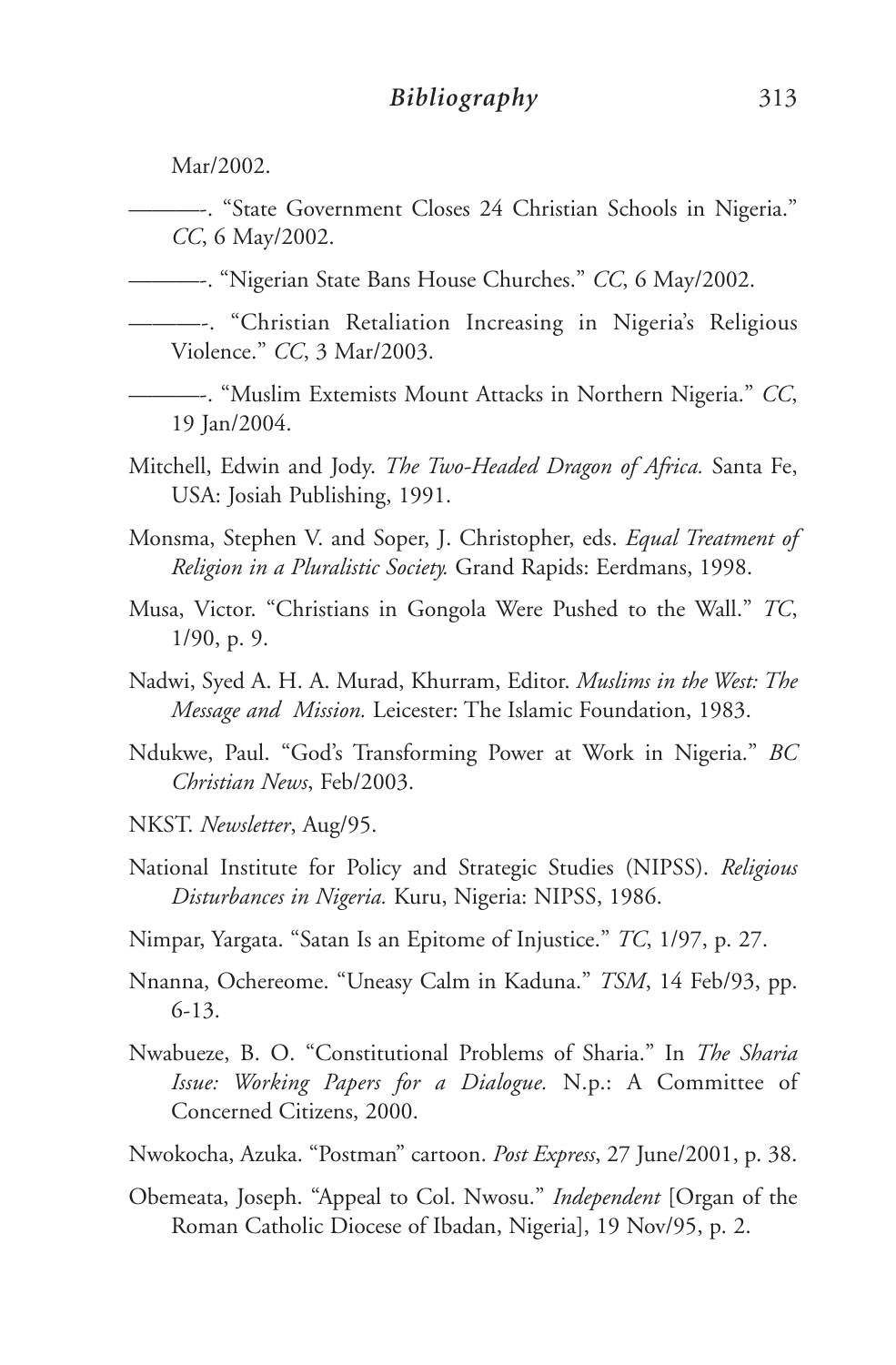———-. "Fourth CAN Assembly at Abeokuta." *Independent,* 3 Dec/95, p. 12.

———-. *Independent*, 24 Dec/95, p. 2

- Oche, Emmanuel. "Jolly Tanko Yusuf: 1926-2001." *Newswatch*, 26 Feb/2001.
- O'Connell, James. "Nigeria." *Nigeria.* Date uncertain, but either 1991 or 1992, pp. 196-201.
- Oded, Arye. "The Islamic Factor in Afro-Arab Relations." *The Grand Design: The Quarterly Journal of the Nigeria Christian Graduate Fellowship (Zaria Branch).* Vol. 1. No. 3, pp. 11-17.
- Odewale, Israel O. "The Truth about Uniformed People Christian Fellowship." *NT,* 2 Dec/91.
- ———-. Circular, 22 Jan/92 and brochure about UPCF.
- Ogbonna, Simeon O. "The Case of Christians in Sokoto." *NCD*, 22 July-19 Aug/90, p. 10.

- Ogueri, Leo. "The Hajj Subsidy." *Daily Champion*, 22 May/92.
- Oko, Mike. "FG Approves Land for Church at MM Airport." Unidentified newspaper clipping, but likely dating from the late 1980s.
- Okocha, Chuks. "House: Obasanjo Should Stop Violence or Quit." *TD*, 6 Mar/2003.
- Okoroma, James. "Students, Muslims Clash" and "Christians Demonstrate in Kaduna." *Classique*, 22 Feb/93, pp. 12-14.
- Olanipekun, Oladipo. "Who Owns the School?" *Independent*, 11 Dec/94.
- Olujimi, Yinka. "Why Nobody Has Been Prosecuted over Ige's Murder." *Guardian*, 20 July/2002.
- Omotunde, Dele. "Tyranny of the Fanatical." *TELL*, 28 Oct/91, p. 3.
- Onoiribholo, Francis. "Police Float Christian Fellowship." *The Post Express*, 27 June/2001.

<sup>———-. &</sup>quot;On the Kano Riot." *NCD*, No. 20/91, p. 5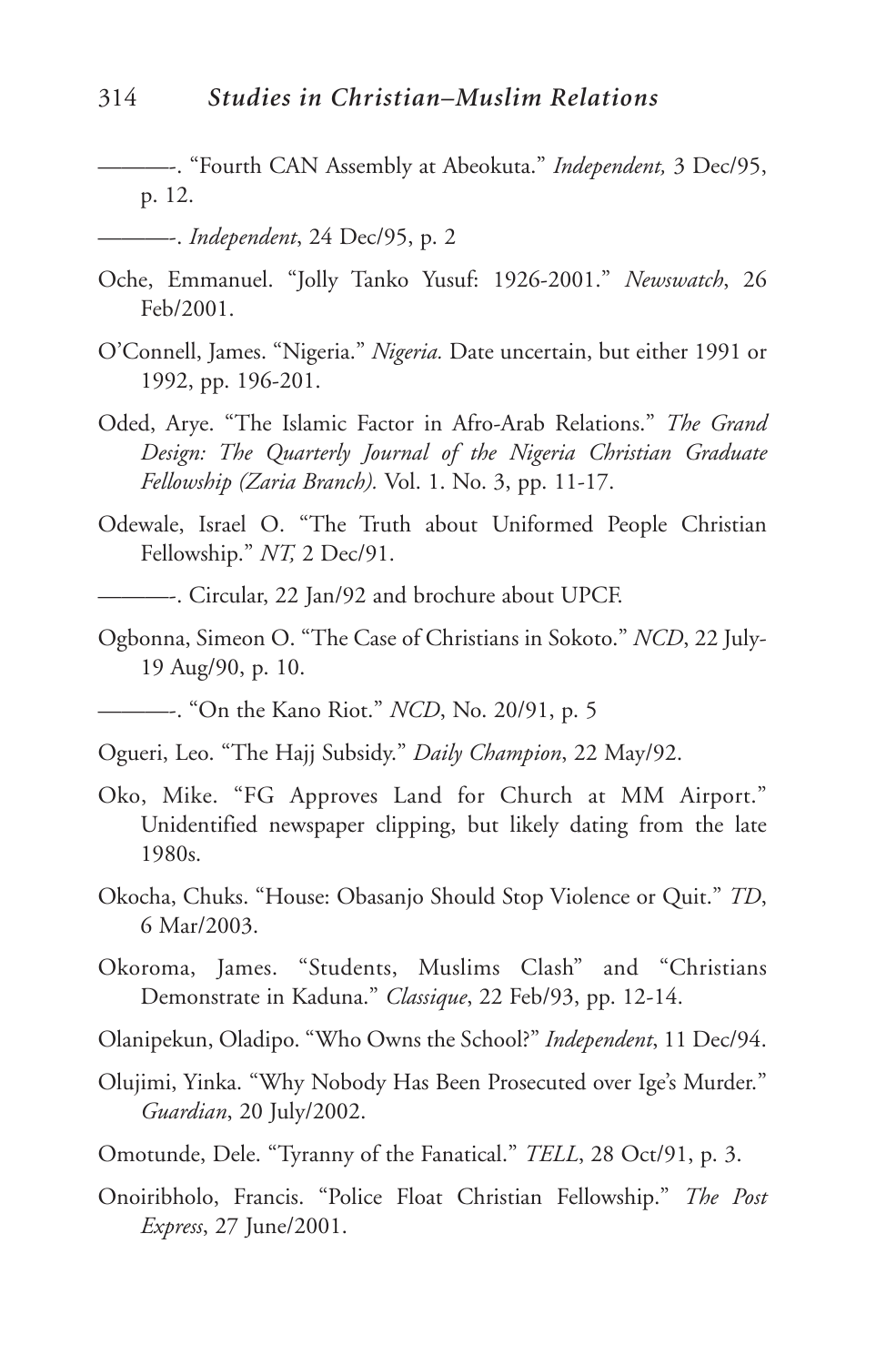- Onwubiko, Emmanuel and Nwakamma, Chukwuma. "Oputa Panel Resumes Sitting in Abuja Today, to Visit Zango–Kataf." *Guardian*, 3 Sep/2001.
- Open Doors. "The New Lebanon?: A Disturbing Report from the Heart of Africa." May/92, pp. 2-5.
- Opeseltan, B. "Maguzawas—the Agony of Hausa Christians." *Nigerian Tribune*, 26 Nov/94, pp. 1-2.
- Owuna, Usman. "Islam and Contemporary Ideologies." *NS*, 8 Aug/86.
- Oyeniran, A. O. Press Release: "An Address by Rev. Dr. A. O. Oyeniran, the President of the United Gospel Churches Association of Nigeria (UGCAN), at the Conclusion of the 3-day Convention/Seminar of the Association Held at the Christian Pentecostal Mission Church, Lateef Samali Street, Ajao Estate, Mafoluku Oshodi from 23rd June to  $25$ <sup>th</sup> June, 1987."
- Paden, John N. *Ahmadu Bello, Sardauna of Sokoto: Values and Leadership in Nigeria.* Zaria: Hudahuda, 1986.
- Peter-Omali, Funmi. "How to Stem Plateau Crisis—Useni." *TD*, 2 Mar/2004.
- Pindiga, Abdullahi. Letter to Editor. *Citizen*, 15 June/92, pp. 5-6.
- *Radiance*. A magazine of the Muslim Students Society, Zaria. No. 4, n.d.
- Reformed Ecumenical Council (REC). *News Exchange*. Miscellaneous issues.
- Rimaye, Musa A. "Crying Wolf Where There Is None." *Weekly Trust*, 29 June/2001.
- Sabiya, Wilson. "The Draft Constitution: The Religious Provisions Provide a State Religion and Denies Non-Muslims High Executive Offices." Stenciled paper privately circulated, probably in 1977.
	- ——— and Eze, Kenneth. "Islamisation of the Country through the Nigeria Police Force." Letter from Christian Association of Nigeria, Gongola State Branch, to the President of Nigeria, 20 Apr/88.
- ———. Letter to the Military Governor, Yola, 18 Oct/88.
	- ———."Building a Church at Government House." Letter from Christian Association of Nigeria, Gongola State Branch, to the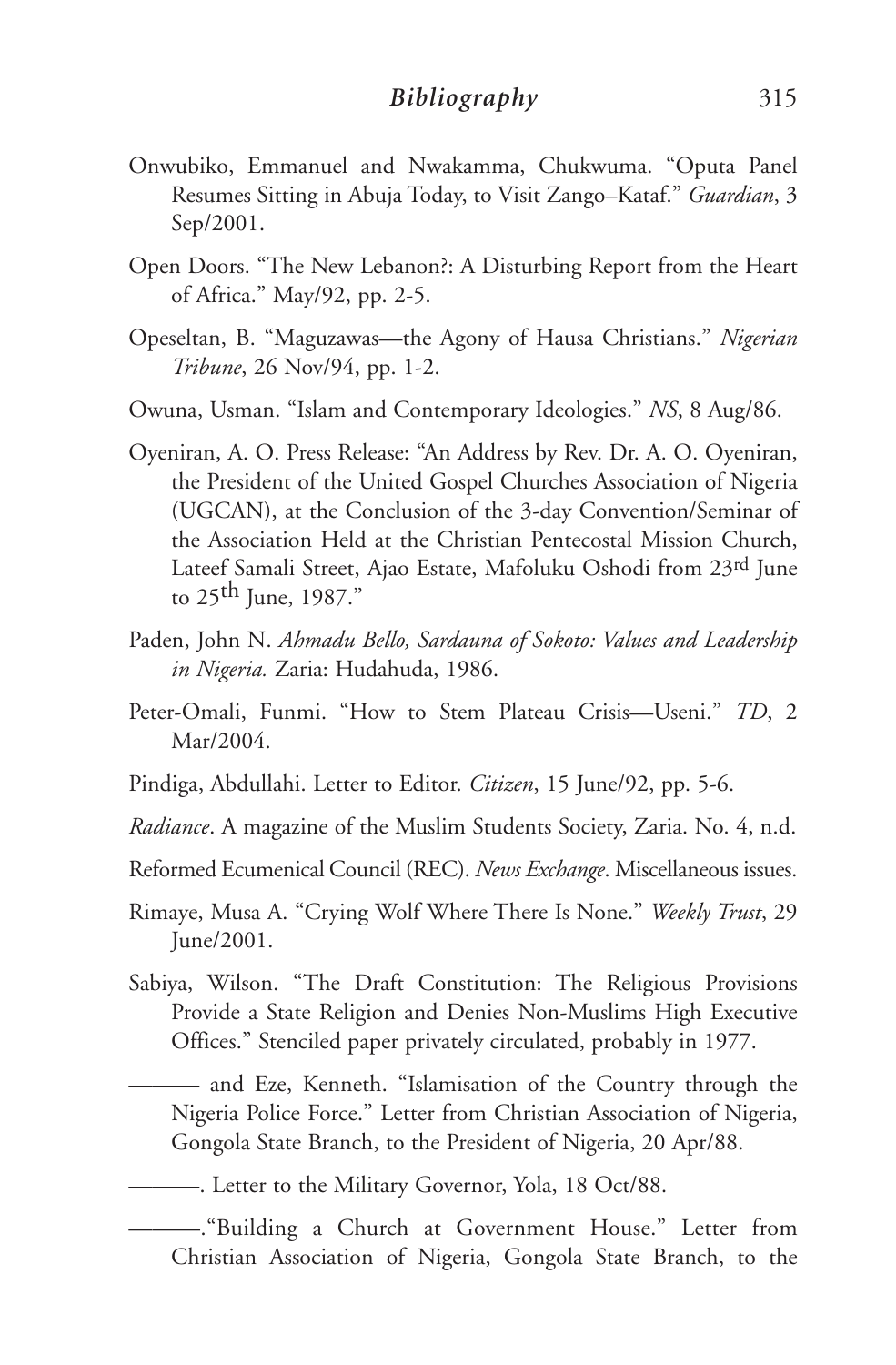Military Governor, Yola, 9 Feb/89.

———. Press Conference by the President of CAN, Gongola Branch on "The Truth of the Miracle of an Attempt to Burn the Qur'an by a Missionary at Lankaviri, Jalingo Local Government." N.d., but probably during the 1980s.

- Sanni, Ishaq K. "Uniformed People Christian Fellowship—A Threat to the Nation's Security." Advertiser's Announcement by the National Council of Muslim Youth Organisations. *NC*, 9 Nov/91.
- Shehu, Emman Usman. Excerpts of a draft for a book. Author lives in Sokoto.
- Shown, Dakum. "The Church and the Government as Partners in Progress." This paper is not identified as to intended audience or date, but it appears to be a paper read at a conference of leaders of the Church of Christ in Nigeria (COCIN), one of the major churches in Plateau State. Dakum, a member of COCIN, was Speaker of the Plateau House of Assembly during the civilian regime of Shagari.
- TEKAN (Fellowship of the Churches of Christ in Nigeria). *Towards the Right Path for Nigeria.* Jos: TEKAN, 1987.

———. Action Committee. "Recent Happenings and Events in the Country: A Submission by the TEKAN Study Group to the Panel of Investigation." TEKAN also produced a Hausa version under the title, "*Abubwanda da ke faruwa kwanakin nan a Kasar: Bayani daga Jami'ar Bincike na TEKAN."* N.d., but must be 1987.

———. Action Committee. Minutes of 17 Aug/88.

———. Circular, 1 June/89.

TEKAN / ECWA, Press Release. *Vanguard*, 31 Dec/94.

———. Communiqué, 2001.

*ThisDay*, miscellaneous editions.

*Tidings.* "A Catalogue of Atrocities: March 1987 Riots; Comments and Reactions by CAN." Vol. I, No. 2/87, pp. 28-29.

Tsado, Jacob. "Nigeria: The Way Ahead." *TC*, 5/87, pp. 4-11, 21, 30. Is presently scheduled to appear as an appendix in Volume 5.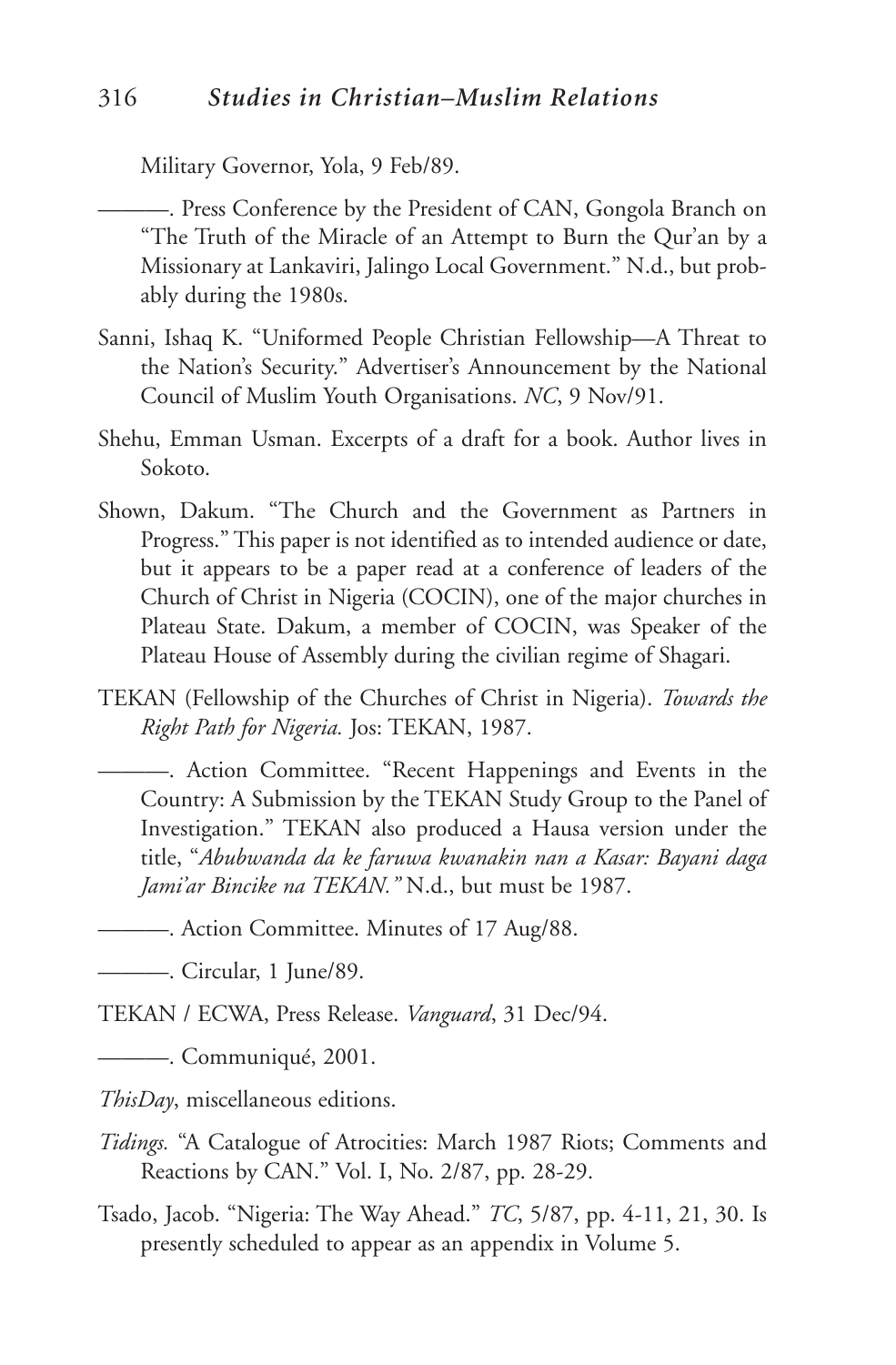- Tsado, Jacob and Ari, Yusufu. "Special Investigation: Who Is Trying to Destabilise Islam?" *TC*, 4/87, pp. 16-20, 32.
- Tsedason, Austeen J. "Govt's Double Role." *TC*, 4/92, p. 3.
- Turaki, Yusufu. "Why the Middle Belt Burns." *TC*, 3/92, pp. 6-7.
	- ———-. "My Personal Recommendations to the Tribunal." Submission to the Kaduna State Tribunal on Religious and Communal Riots, 1992. 11 Aug/92. Appendix 10.
- Umar, Bature. "Security Agents Move to Contain Tension." *TD*, 27 Aug/89.
- ———-. "Fish Out Ige's Killers, Senate Tells IG." *TD*, 3 May/2002.
- United Christian Association of Oyo State. "The Christian and the OIC." Ibadan, n.d.
- Usigbe, Leon. "Buhari Is Fascist, Doesn't Forgive, Says Balarabe Musa in Comments over Apology Letter." *Vanguard*, 21 Nov/2002.
- Usman, Yusufu B. *The Manipulation of Religion in Nigeria*. Kaduna: Vanguard, 1987.
- Wadumbiya, B. S. "The Last Resort for Christians in Nigeria Is Resistance or Self-defence." Mimeographed paper from College of Education, Hong, 1991.
- Williams, Charles O. "Islam and the Christian Churches in Nigeria: Nigeria on the Way to Islamic Country?" *Nigerian Christian,* Dec/95, pp. 5-7, 10, 14-16.
- ———. Letter from National Office of CAN to CAN's representatives on NIREC, 31 July/2001.
- Wolterstorff, Nicholas. *Reason within the Bounds of Religion*. Grand Rapids: Eerdmans, 1976.
- Wonosikou, Danu; Yamsat, Pandang; Ulea, Ayuba; Makama, Ezekiel S. "Religious Uprising in Kaduna State: An Islamic Jihad." Privately circulated paper by Nigerian Lecturers of the Theological College of Northern Nigeria, Bukuru, Plateau State. 25 Mar/87.
- Wudiri, Ayuba Joji. "Call the *New Nigerian* Newspapers and Agents of Destabilisation to Order Now: An Appeal to the Federal Military